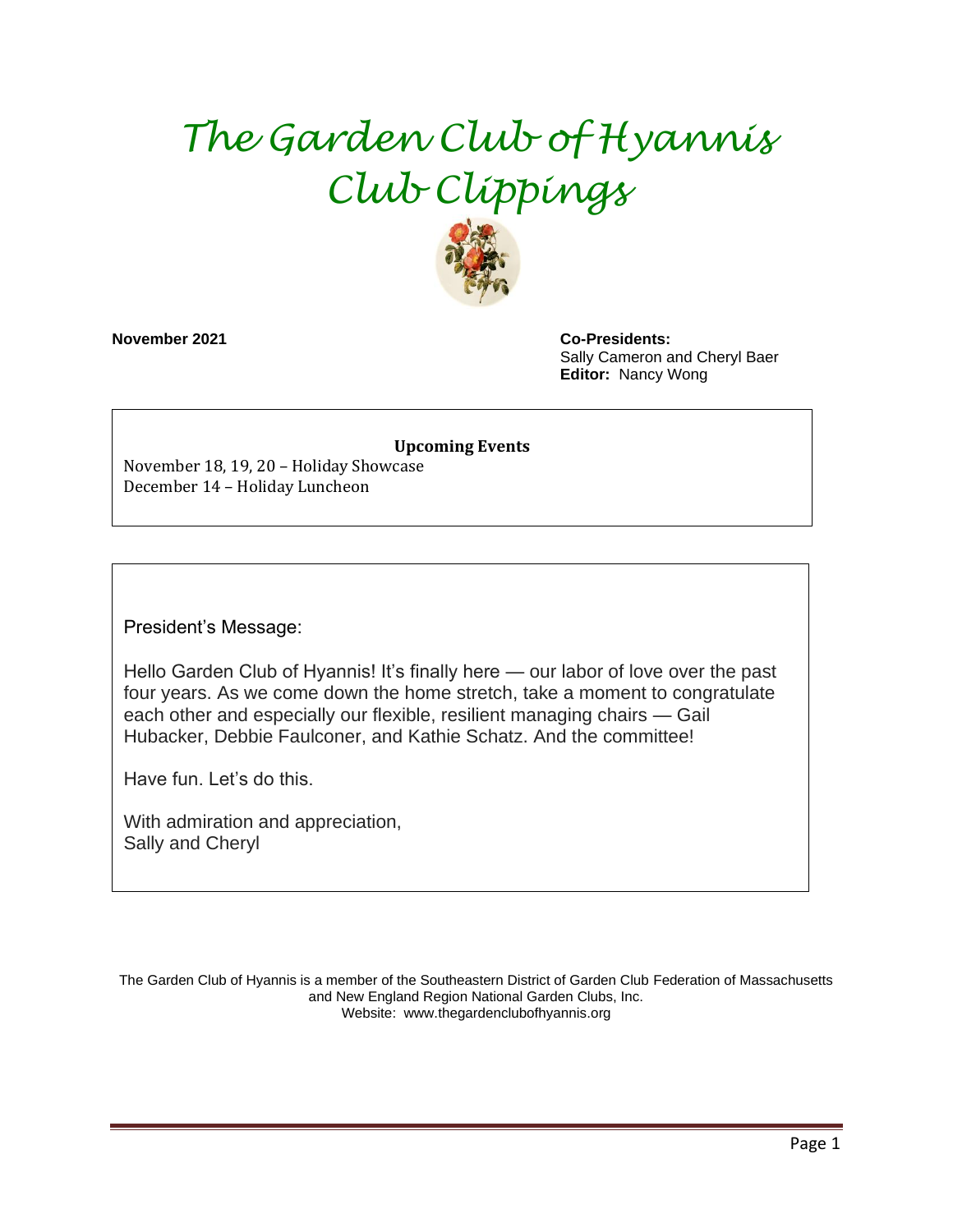

# **The HOLIDAY SHOWCASE and BOUTIQUE IS HERE!**

# **Let's all SELL tickets, Volunteer to hostess HAVE FUN and Make this the BEST SHOWCASE Ever!**

# **November 18-20 2021, 9 am – 5 pm Cultural Center of Cape Cod 307 Old Main St., S. Yarmouth, MA**

Thank you to all our members who worked so hard over the past 4 years to make this event happen. Kathie, Gail and Debby

## **Publicity-Debby Faulconer**

Make sure you all get the upcoming issue of Cape Cod Life! We are highlighted in a wonderful article about the Showcase.

Also *PLEASE* sign up for shifts for hostesses, admission, and boutique! Even if you are a part of a room you can still do some shifts! *WE NEED YOU!!!!!* **THANKS!**

## **HELP HELP HELP**!

**Room Prize ticket Hostess. Contact Lynda Cox** [lygcox@yahoo.com](mailto:lygcox@yahoo.com) Friday afternoon (12:30-4:30).

**Parking - Contact Simone Perrier** [sbperrier@comcast.net](mailto:sbperrier@comcast.net) **Saturday-2** more volunteers (can be husbands!) for each shift Morning (8:30-1) & afternoon (12:45-5)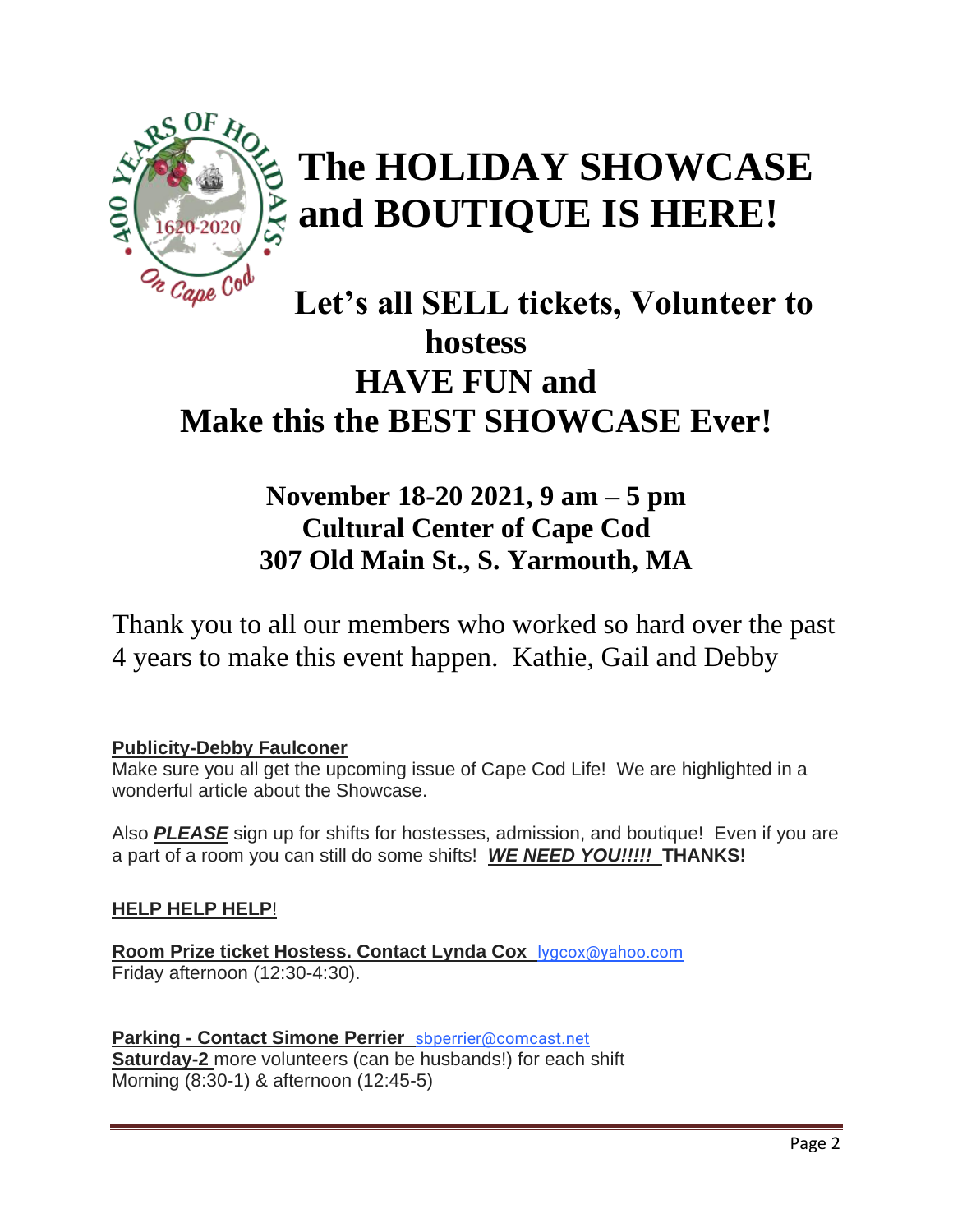*Due to the evolving COVID-19 situation, the Cultural Center will take additional precautions to keep everyone on our campus safe. The improvements we made to our ventilation system and other aspects of our facility during the pandemic continue to contribute to the safety of our constituents, but we have also implemented a vaccination policy, effective until further notice. In addition, the Garden Club of Hyannis requires all who attend the Showcase to wear masks.*

For the health, safety, and well-being of our patrons, staff, volunteers, and creatives, the Cultural Center of Cape Cod requires that guests attending indoor ticketed events or classes must be vaccinated or provide a negative COVID test taken within 72 hours.

At check-in, all guests must either present proof that they meet the CDC definition of being fully vaccinated against COVID-19, either in the form of a physical vaccination card or a photo of the card OR present proof of a negative COVID test with that test taken within 72 hours of the indoor event/class.

**Although you are not required to do so, you may wish to upload your [vaccination](https://www.cultural-center.org/covid19vax) card [here](https://www.cultural-center.org/covid19vax)**, or send a photo of the vaccination card or negative COVID test with your full name in advance to [vax@cultural-center.org.](mailto:vax@cultural-center.org) Please note all guests within a party will need to show proof of vaccination or a negative COVID test.

Children under twelve must wear masks at all times

## **CAPE COD HOSPITAL CHRISTMAS TREES-Linda Kiley**

**Ho Ho Ho !!!** It is getting close to December and that means decorating the Christmas trees at Hyannis Hospital! I know many members are looking forward to this event after missing it last year. Tree Captains should be contacting all team members in order to coordinate team efforts. Due to a change in membership, we are looking for a NEW TREE CAPTAIN in the Day Surgery area. This is a small tree located near the vestibule adjacent to the Cancer Center. If you are interested, please let me know. You can email me at [lkiley1436@gmail.com.](mailto:lkiley1436@gmail.com) Also, if you have not been assigned to a team and would like to participate, please let me know so I can place you on a team. Start looking for your jingle bells and elf shoes!!

#### **HISTORIAN** –Ann Rosseel

As we pay tribute to our veterans this November, we also remember those garden club members from years ago who supported them in times of war.

We particularly remember their fundraising efforts as they attempted to send a full kitchen overseas at one time. When this feat was not possible they directed their efforts domestically there at home. , particularly serving soldiers headquartered at was once called Camp Edwards here on the Cape.

Let's never forget our veterans and all those who supported them, including members of the Hyannis Garden Club from years past!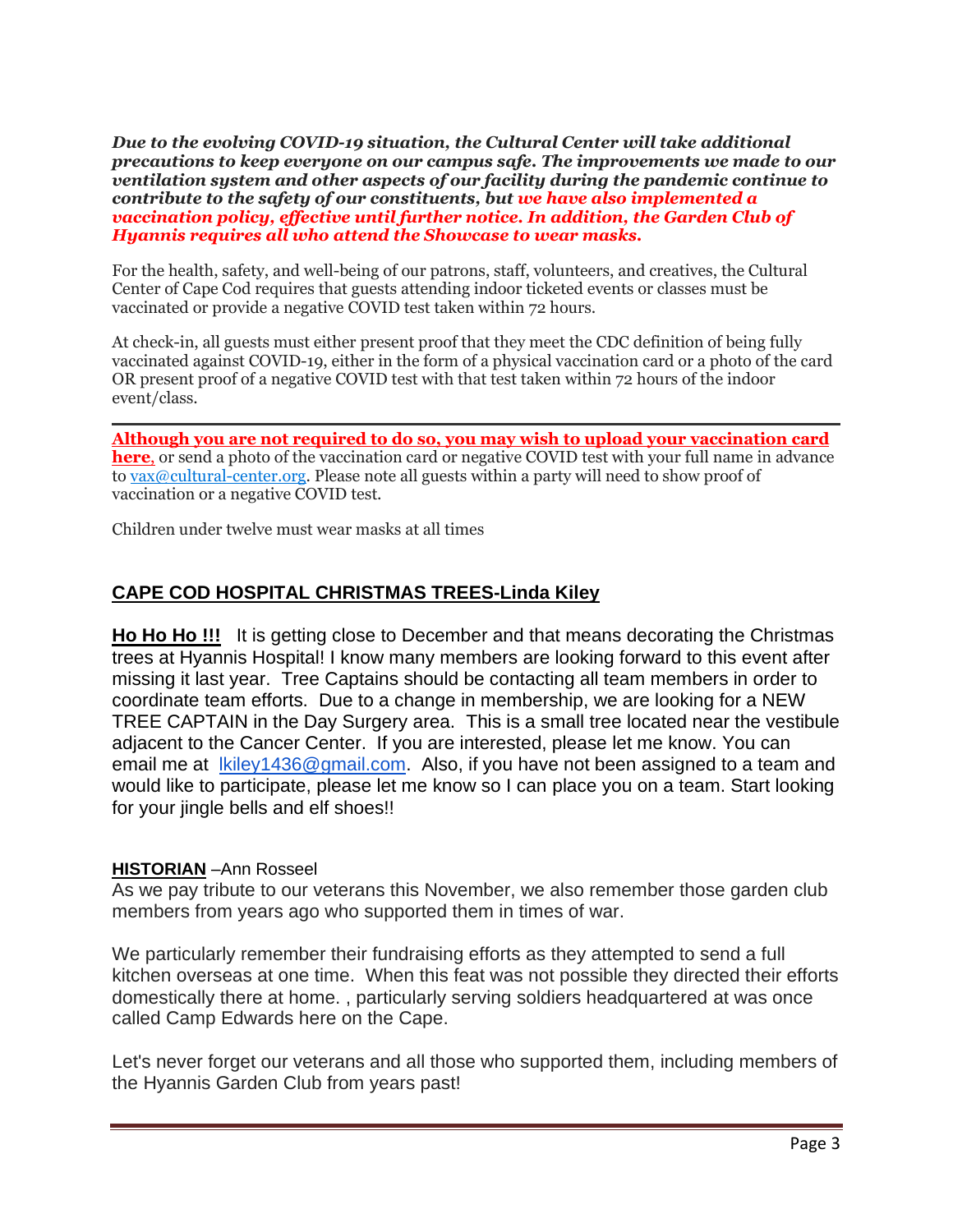#### **MEMBERSHIP** – Deborah Benassi and Cathy Roach Please note yearbook correction: Fran Spadea's email address should be: [franspadea@gmail.com.](mailto:franspadea@gmail.com)

Welcome to our new members – Barbara Davidson and Elena Ahlin Barbara and Elena were introduced at the October meeting and are now members of the club. Barbara recently moved from Sharon and is excited to learn more about gardening. Elena recently retired from Bank of America and received her Master Gardeners Certificate from URI in 2012. Both will be volunteering with us at the showcase so please make them feel welcome! Please add their contact information to your yearbook.

Barbara Davidson, 11 Crosby Street, South Yarmouth, MA 02664 [bdavidsony@gmail.com](mailto:bdavidsony@gmail.com) 617-590-0327

Elena Ahlin, 65 James Otis Rd., Centerville, MA 02632 [elenahlin@gmail.com](mailto:elenahlin@gmail.com) 508-419- 1510

### **OUTINGS** – October Mushroom Walk at Eagle Pond